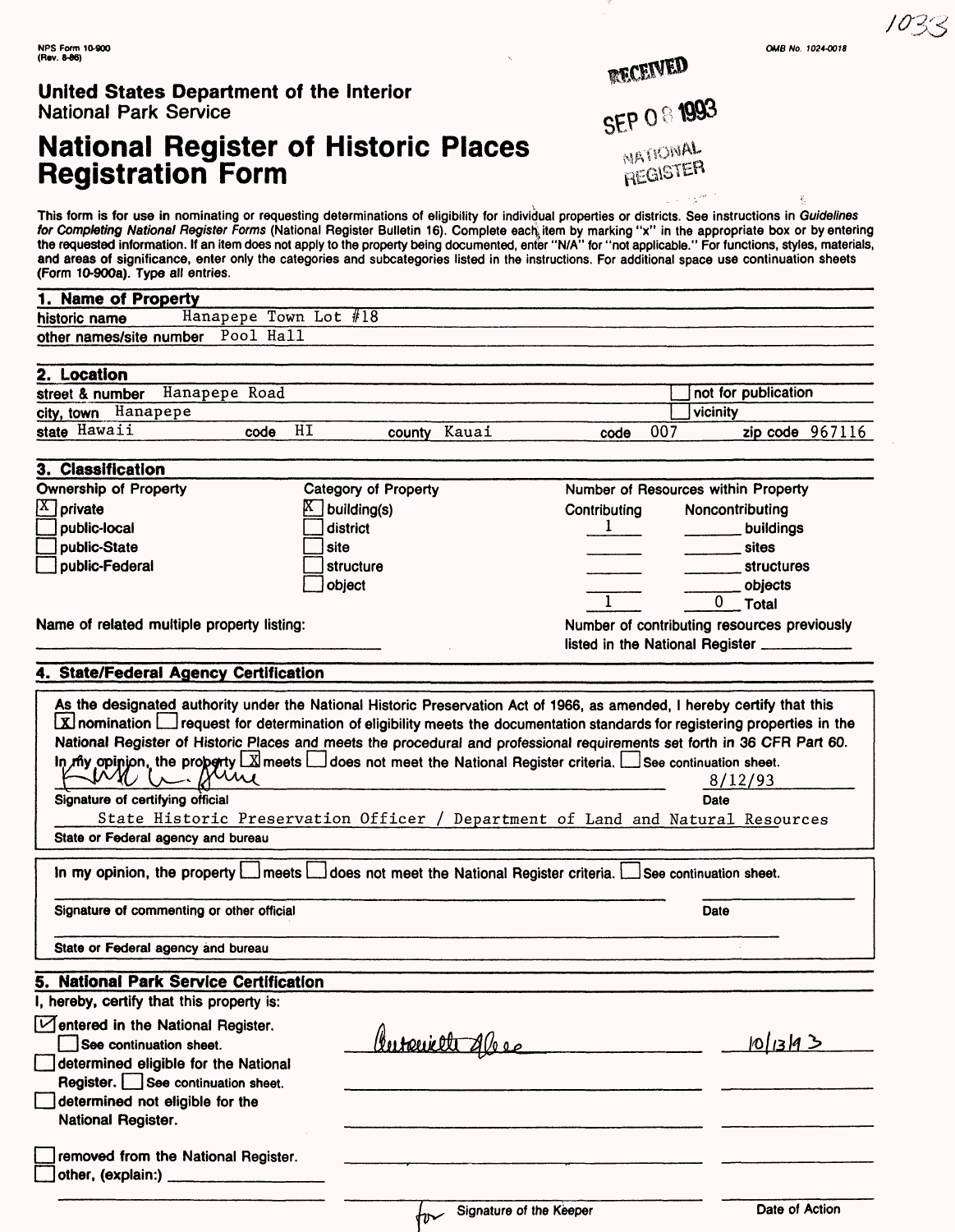| 6. Function or Use                                                          |                                                                               |
|-----------------------------------------------------------------------------|-------------------------------------------------------------------------------|
| Historic Functions (enter categories from instructions)<br>Commerce / Trade | Current Functions (enter categories from instructions)<br>Vacant / Not in Use |
|                                                                             |                                                                               |
| 7. Description                                                              |                                                                               |
| <b>Architectural Classification</b><br>(enter categories from instructions) | Materials (enter categories from instructions)                                |
|                                                                             | foundation post on block                                                      |
| Other: Vernacular Wood Commercial                                           |                                                                               |
|                                                                             | roof metal                                                                    |
|                                                                             |                                                                               |

Describe present and historic physical appearance.

The former pool hall at Hanapepe lot 18 is a long building which sits on the main road of the once thriving town. Built in 1928, it is a one story, single wall building constructed of vertical tongue and groove boards supported on the interior by girts. The front elevation has a false front which steps back with the lot. The present building is actually an accumulation of structures incorporating the front pool hall and small buildings attached to its rear elevation. The stepped side elevation joins with a corrugated metal shed roof at the back of the property, the latter covering the attached structures.

The front elevation is characterized by the tall false front and an awning roof over the sidewalk. The facade above the overhang is divided into two horizontal sections, the lower level approximately twice as wide as the upper. Between the two is a small horizontal overhang. This overhang gives the uppermost portion of the facade the impression of a frieze and cornice, although it has no decorative features. The lower facade is irregular, with two areas of symmetry. The left portion of the facade contains a single door with a large four-paned window to each side. The right two-thirds of the facade has an ABABA rhythm of windows and paired five paneled doors. The two sets of paired doors have transoms above, and all the large windows are covered with lattice. The interior of the building is a single open space, measuring approximately 30'x50'. A freestanding stair to the attic in the center of this space appears to have been added later.

The side elevations of the original structure each contain two six over six windows and a slatted window. The incorporated buildings at the back appear to be built of salvaged material and have no regular window treatment. While the exterior of the main building is relatively intact, the interior and back portions have suffered from prolonged neglect, with many of the interior walls and portions of the roof missing. A rehabilitation of the building is planned.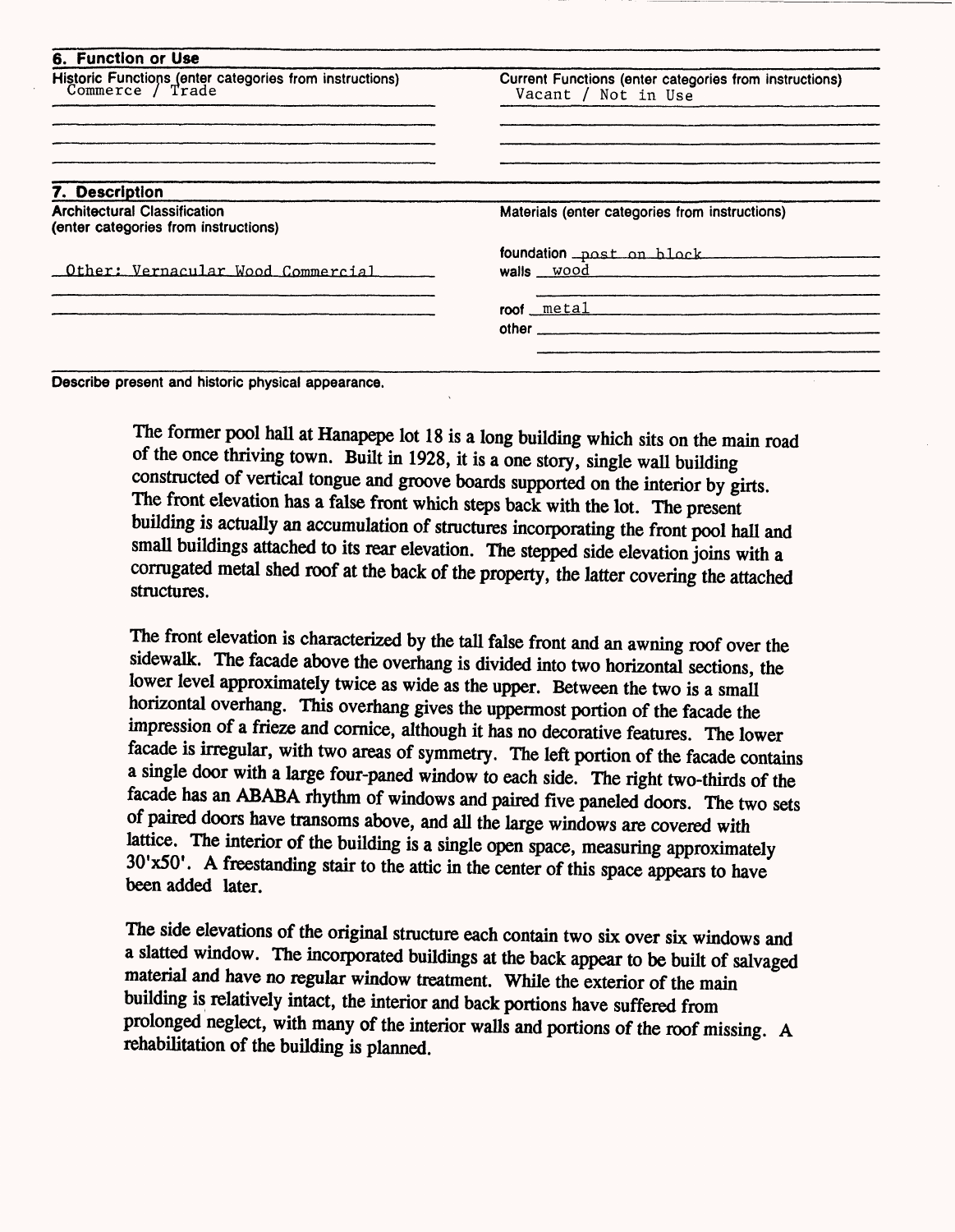| 8. Statement of Significance                                                                                        |                                                 |                                          |
|---------------------------------------------------------------------------------------------------------------------|-------------------------------------------------|------------------------------------------|
| Certifying official has considered the significance of this property in relation to other properties:<br>nationally | $\mathbb{E}^{\mathbf{X}}$ locally<br>Statewide  |                                          |
| Applicable National Register Criteria $\lfloor x \rfloor$ A<br>l B                                                  | $\vert x \vert$ C<br>$\vert$ $\vert$ D          |                                          |
| Criteria Considerations (Exceptions)<br>в<br>ΙA                                                                     | ΙE<br>1G<br>С<br>D<br>F                         |                                          |
| Areas of Significance (enter categories from instructions)<br>Architecture<br><u>Social History</u>                 | Period of Significance<br><u> 1926 </u><br>1926 | <b>Significant Dates</b><br>1926<br>1926 |
|                                                                                                                     | <b>Cultural Affiliation</b>                     |                                          |
| <b>Significant Person</b>                                                                                           | Architect/Builder<br>Unknown                    |                                          |
|                                                                                                                     |                                                 |                                          |

State significance of property, and justify criteria, criteria considerations, and areas and periods of significance noted above.

The former pool hall building at Hanapepe Town lot #18 is significant as a surviving example of the vernacular wood commercial buildings constructed in Hawaii in the early twentieth century. Single wall construction and the false front are characteristic of the type. The plantations popularized single wall construction, but the method was used throughout the islands because of its low cost and ease of construction. The unsupported pent roofs at the sidewalk are characteristic of Hanapepe's commercial buildings.

The building is also significant for its associations with the growth of the town of Hanapepe. Hanapepe is unique in Kauai because it did not develop as a plantation town, rather it grew as workers from the plantation companies completed their contracts and move to the area to farm and to set up businesses. The town expanded rapidly in the 1920s and 1930s and this building is an example of the businesses that served the growing community.

Ah Fong financed the construction of the building in 1926, Its original function was a coffee shop which sold *saimin* and pastries. Later, a radio shop occupied a converted portion of the building. The building was also noted among the local population as the site of a slot machine. Its final use before vacancy was a pool hall, the function remembered by most of the residents of Hanapepe.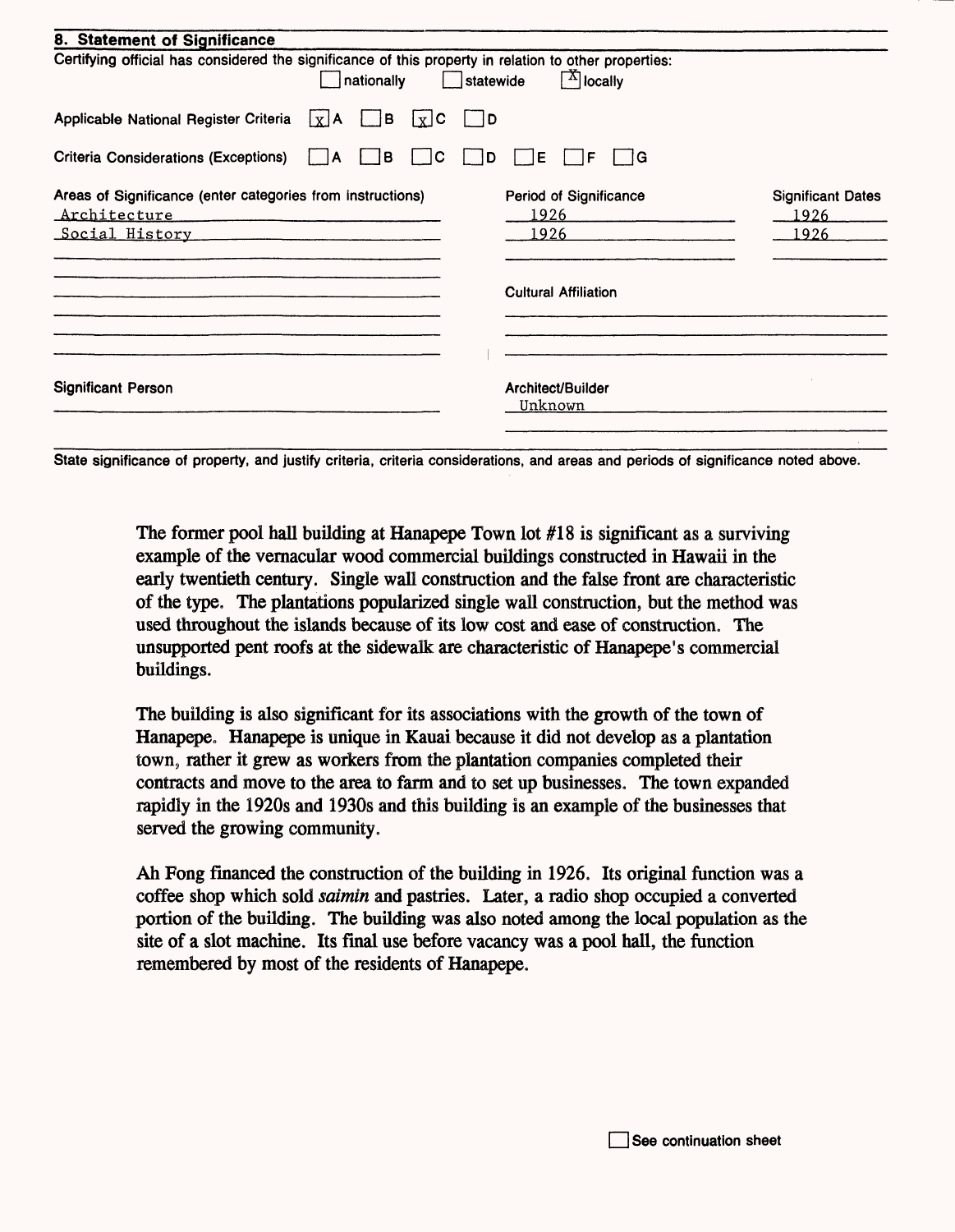### **9. Major** Bibliographical References

 $\epsilon$ 

| Historic photographs<br>Interview with Mr. Tom Okura, Hanapepe, May 1991<br>Material assembled by Kauai Museum in 1977<br>Original Hanapepe Town plans                                                                                                                                      |                                                                                                                                                     |
|---------------------------------------------------------------------------------------------------------------------------------------------------------------------------------------------------------------------------------------------------------------------------------------------|-----------------------------------------------------------------------------------------------------------------------------------------------------|
| Previous documentation on file (NPS):<br>preliminary determination of individual listing (36 CFR 67)                                                                                                                                                                                        | See continuation sheet<br>Primary location of additional data:                                                                                      |
| has been requested<br>previously listed in the National Register<br>previously determined eligible by the National Register<br>designated a National Historic Landmark<br>recorded by Historic American Buildings<br>Survey $#_$<br>recorded by Historic American Engineering<br>Record $#$ | State historic preservation office<br>Other State agency<br>Federal agency<br>Local government<br><b>University</b><br>Other<br>Specify repository: |
|                                                                                                                                                                                                                                                                                             |                                                                                                                                                     |
| 10. Geographical Data<br>Acreage of property under one acre                                                                                                                                                                                                                                 |                                                                                                                                                     |
| <b>UTM References</b><br>A 0 4<br>43905<br>2 4 2 3 3 5 5<br>Zone<br>Easting<br>Northing<br>c                                                                                                                                                                                                | в<br>Northing<br>Zone<br>Easting<br>D<br>See continuation sheet                                                                                     |
| <b>Verbal Boundary Description</b>                                                                                                                                                                                                                                                          |                                                                                                                                                     |
| This nomination includes the front portion of the lands as described by TMK 1-9-04:8<br>owned by Gwen Hamabata in 1991.                                                                                                                                                                     |                                                                                                                                                     |
|                                                                                                                                                                                                                                                                                             | See continuation sheet                                                                                                                              |
| <b>Boundary Justification</b><br>This is the historic location of the building.                                                                                                                                                                                                             |                                                                                                                                                     |
|                                                                                                                                                                                                                                                                                             | See continuation sheet                                                                                                                              |
| 11. Form Prepared By                                                                                                                                                                                                                                                                        |                                                                                                                                                     |
| name/title Daina Penkiunas / architectural historian<br>organization State Historic Preservation Division                                                                                                                                                                                   | June 13, 1991.<br>date                                                                                                                              |

| <b>namentue</b> __Daina Penklunas / architectural historian |                      |  |
|-------------------------------------------------------------|----------------------|--|
| organization __ State Historic Preservation Division        | date June $13, 1991$ |  |
| street & number 33 S. King St., 6th floor                   |                      |  |
| city or town Honolulu                                       | state Hawaii         |  |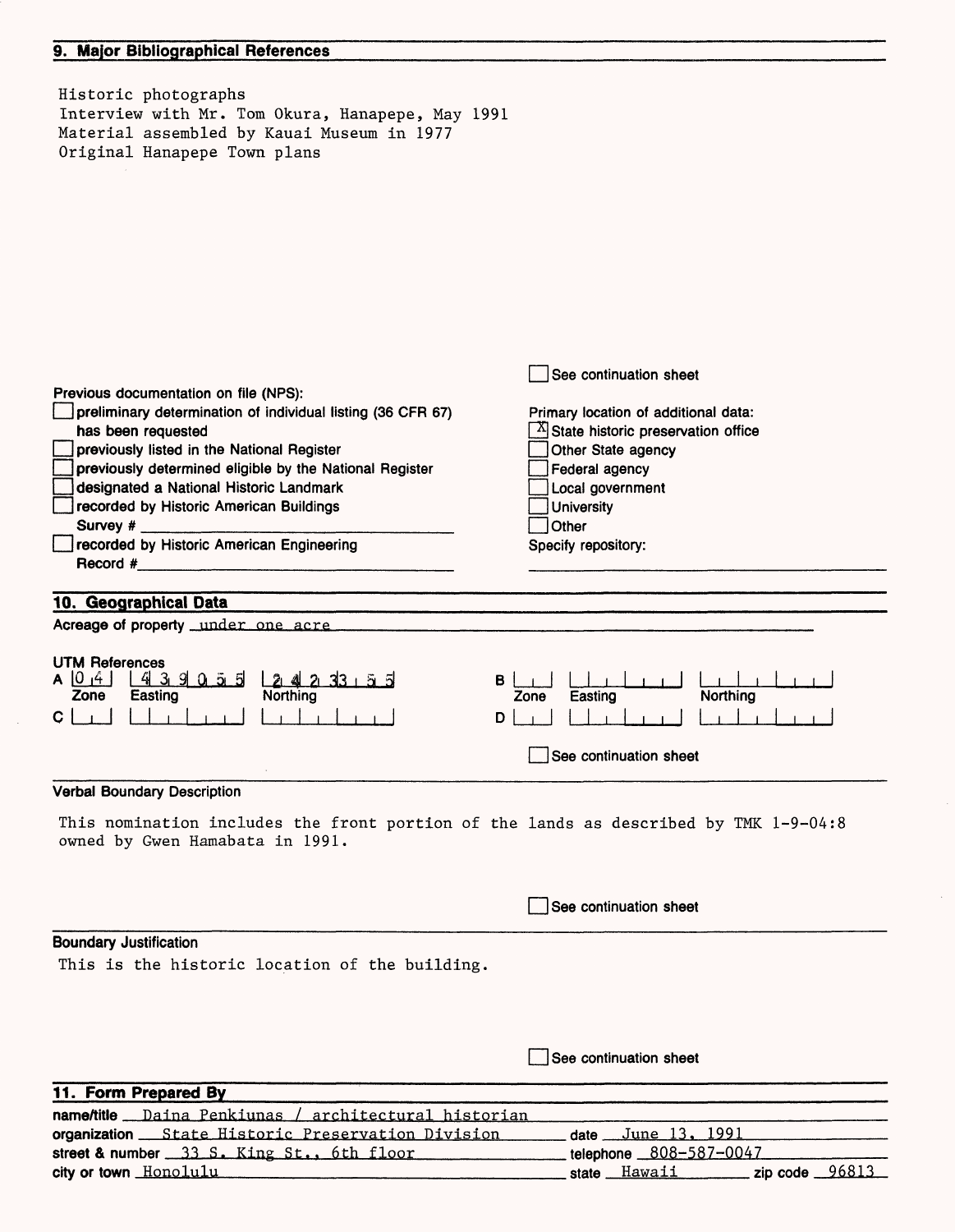